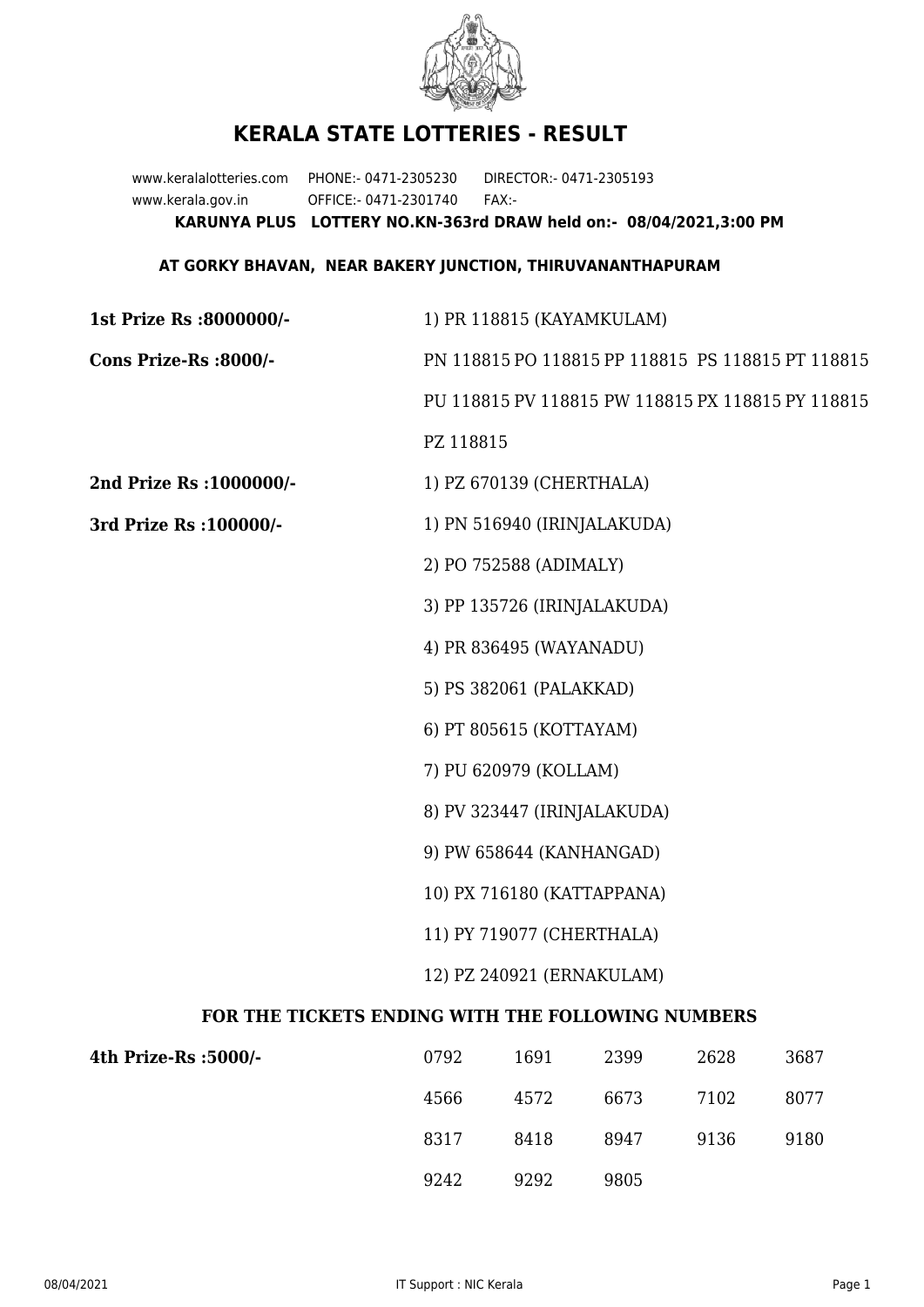| 5th Prize-Rs : 1000/- | 0079 | 0117 | 0849 | 0985 | 1002 |
|-----------------------|------|------|------|------|------|
|                       | 1291 | 2053 | 2716 | 3208 | 3394 |
|                       | 3778 | 4050 | 4231 | 4582 | 4927 |
|                       | 5594 | 5728 | 6199 | 6221 | 6614 |
|                       | 6636 | 6953 | 7176 | 7190 | 7260 |
|                       | 7470 | 7776 | 7778 | 7799 | 7921 |
|                       | 8499 | 8599 | 8863 | 9266 |      |
| 6th Prize-Rs :500/-   | 0040 | 0097 | 0173 | 0238 | 0342 |
|                       | 0768 | 0806 | 0857 | 0886 | 1008 |
|                       | 1038 | 1058 | 1080 | 1100 | 1530 |
|                       | 1772 | 1945 | 1996 | 2136 | 2191 |
|                       | 2314 | 2347 | 2351 | 2402 | 2576 |
|                       | 2855 | 3016 | 3073 | 3091 | 3126 |
|                       | 3231 | 3243 | 3371 | 3391 | 3448 |
|                       | 3638 | 3858 | 4100 | 4469 | 4586 |
|                       | 4675 | 4690 | 4883 | 4916 | 4928 |
|                       | 5092 | 5094 | 5270 | 5754 | 5797 |
|                       | 6015 | 6116 | 6173 | 6241 | 6417 |
|                       | 6529 | 6569 | 6765 | 6814 | 6899 |
|                       | 7118 | 7269 | 7340 | 7423 | 7829 |
|                       | 7996 | 8051 | 8328 | 8489 | 8703 |
|                       | 8817 | 8887 | 8930 | 9059 | 9205 |
|                       | 9208 | 9414 | 9590 | 9891 | 9896 |
| 7th Prize-Rs : 100/-  | 0011 | 0044 | 0053 | 0171 | 0212 |
|                       | 0431 | 0490 | 0511 | 0607 | 0655 |
|                       | 0671 | 0750 | 0923 | 0942 | 1069 |
|                       | 1077 | 1234 | 1448 | 1499 | 1522 |
|                       | 1586 | 1641 | 1716 | 1903 | 1912 |
|                       | 2009 | 2183 | 2195 | 2211 | 2372 |